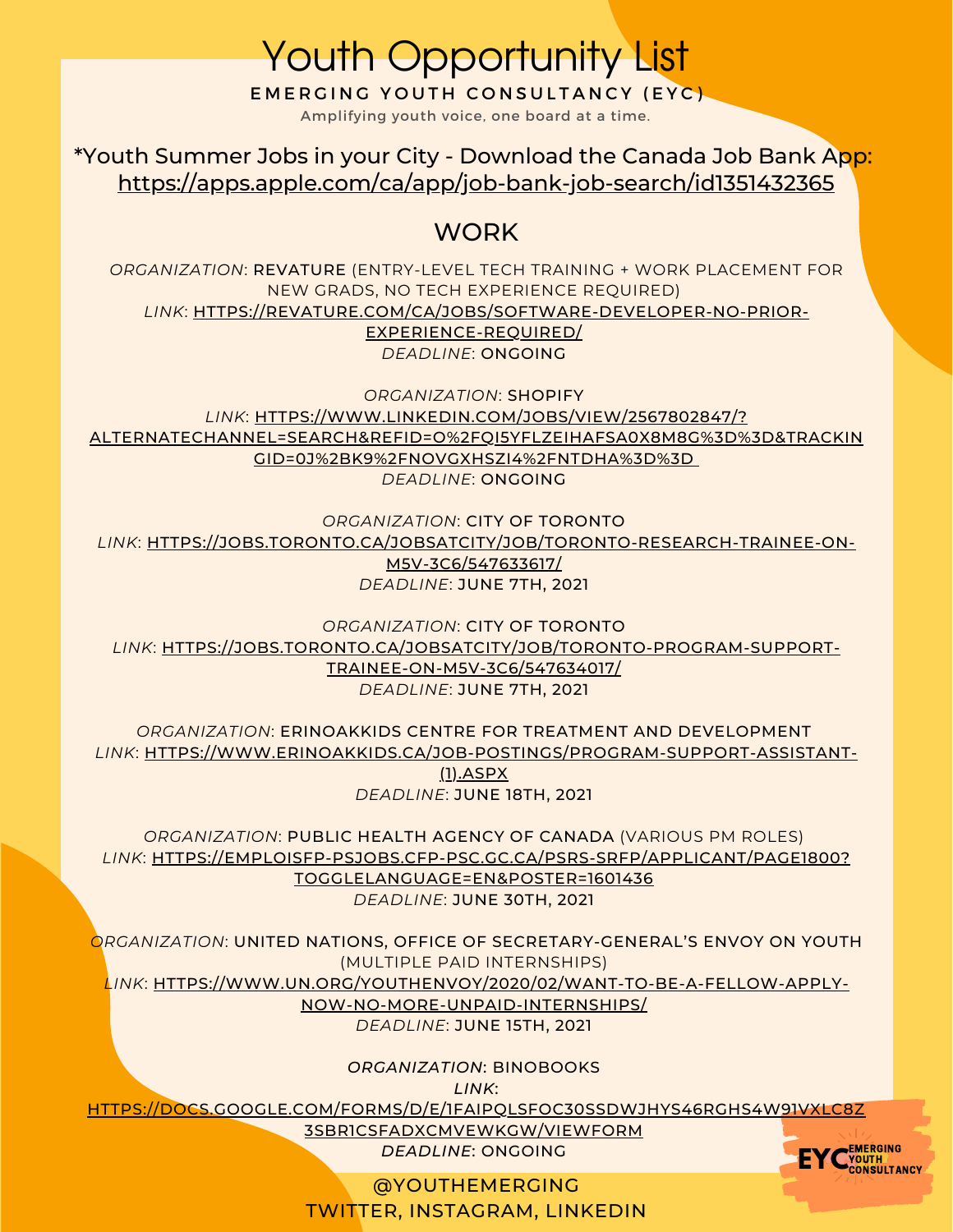Youth Opportunity List

EMERGING YOUTH CONSULTANCY (EYC)

Amplifying youth voice, one board at a time.

*ORGANIZATION*: HAYESW.COM *LINK*: HTTPS://WWW.LINKEDIN.COM/POSTS/WENDY-HAYES-DIGITAL-[STRATEGIST\\_SOCIAL-MEDIA-MANAGER-DIGITAL-MARKETING-ACTIVITY-](https://www.linkedin.com/posts/wendy-hayes-digital-strategist_social-media-manager-digital-marketing-activity-6806657076249600000-et1j)6806657076249600000-ET1J

*DEADLINE*: ONGOING

*ORGANIZATION*: EMERGING YOUTH CONSULTANCY *LINK*: [HTTPS://WWW.EMERGINGYOUTH.INFO/YOUTHHUB](https://www.emergingyouth.info/youthhub) *DEADLINE*: ONGOING

## VOLUNTEER

*ORGANIZATION*: ON CANADA PROJECT

*LINK*:

[HTTPS://DOCS.GOOGLE.COM/FORMS/D/E/1FAIPQLSCIMF1ROT1F\\_MGS2WX822QU0ZDYCF](https://docs.google.com/forms/d/e/1FAIpQLSciMF1ROT1f_mGS2Wx822QU0zDYcf3zka0UC9rIAM9z03W8Pw/viewform) 3ZKA0UC9RIAM9Z03W8PW/VIEWFORM

*DEADLINE*: ONGOING

*ORGANIZATION*: TORONTO YOUTH CABINET, URBAN HEALTH WORKING GROUP *LINK*: [HTTPS://DOCS.GOOGLE.COM/FORMS/D/E/1FAIPQLSD6GL4NA0T8RKF6ECCKUHU54OE10](https://docs.google.com/forms/d/e/1FAIpQLSd6gl4Na0t8RkF6eCCKUHU54oE10mMpROwNJCQXIEi4Q63KJQ/viewform) MMPROWNJCQXIEI4Q63KJQ/VIEWFORM *DEADLINE*: ONGOING

> *ORGANIZATION*: STEM FELLOWSHIP *LINK*: [HTTPS://STEMFELLOWSHIP.ORG/JOIN-US/](https://stemfellowship.org/join-us/) *DEADLINE*: VARIOUS/ONGOING

*ORGANIZATION*: UNICEF CANADA'S ONE YOUTH (INFO SESSION) *LINK*: [HTTPS://TWITTER.COM/ONEYOUTHCANADA/STATUS/1400876558890549257?S=21](https://twitter.com/oneyouthcanada/status/1400876558890549257?s=21) *DEADLINE*: TAKING PLACE ON JUNE 7TH

> ORGANIZATION: YOUNG DIPLOMATS OF CANADA LINK: [HTTPS://YOUNGDIPLOMATS.CA/APPLY](https://youngdiplomats.ca/apply) DEADLINE: ONGOING

*ORGANIZATION*: PLANNED PARENTHOOD TORONTO, YOUTH ADVISORY EDUCATION RESOURCE CREATION COMMITTEE (HONORARIA + GROCERY GIFT CARD INCLUDED!) *LINK*: [HTTPS://DOCS.GOOGLE.COM/FORMS/D/E/1FAIPQLSFEJ\\_D-VSZFCXJK5LNF-UNTIZ-](https://docs.google.com/forms/d/e/1FAIpQLSfeJ_d-VszFCXJk5LnF-unTIz-zp3Q7Rb63y7YzkkzIwc2irg/viewform)ZP3Q7RB63Y7YZKKZIWC2IRG/VIEWFORM *DEADLINE*: JUNE 20TH, 2021

## **RESEARCH**

*ORGANIZATION*: CANADIAN INSTITUTES OF HEALTH RESEARCH, IHDCYH YOUTH ADVISORY COUNCIL *LINK*: [HTTPS://CIHR-IRSC.GC.CA/E/51876.HTML](https://cihr-irsc.gc.ca/e/51876.html) *DEADLINE*: JUNE 14TH, 2021



@YOUTHEMERGING TWITTER, INSTAGRAM, LINKEDIN